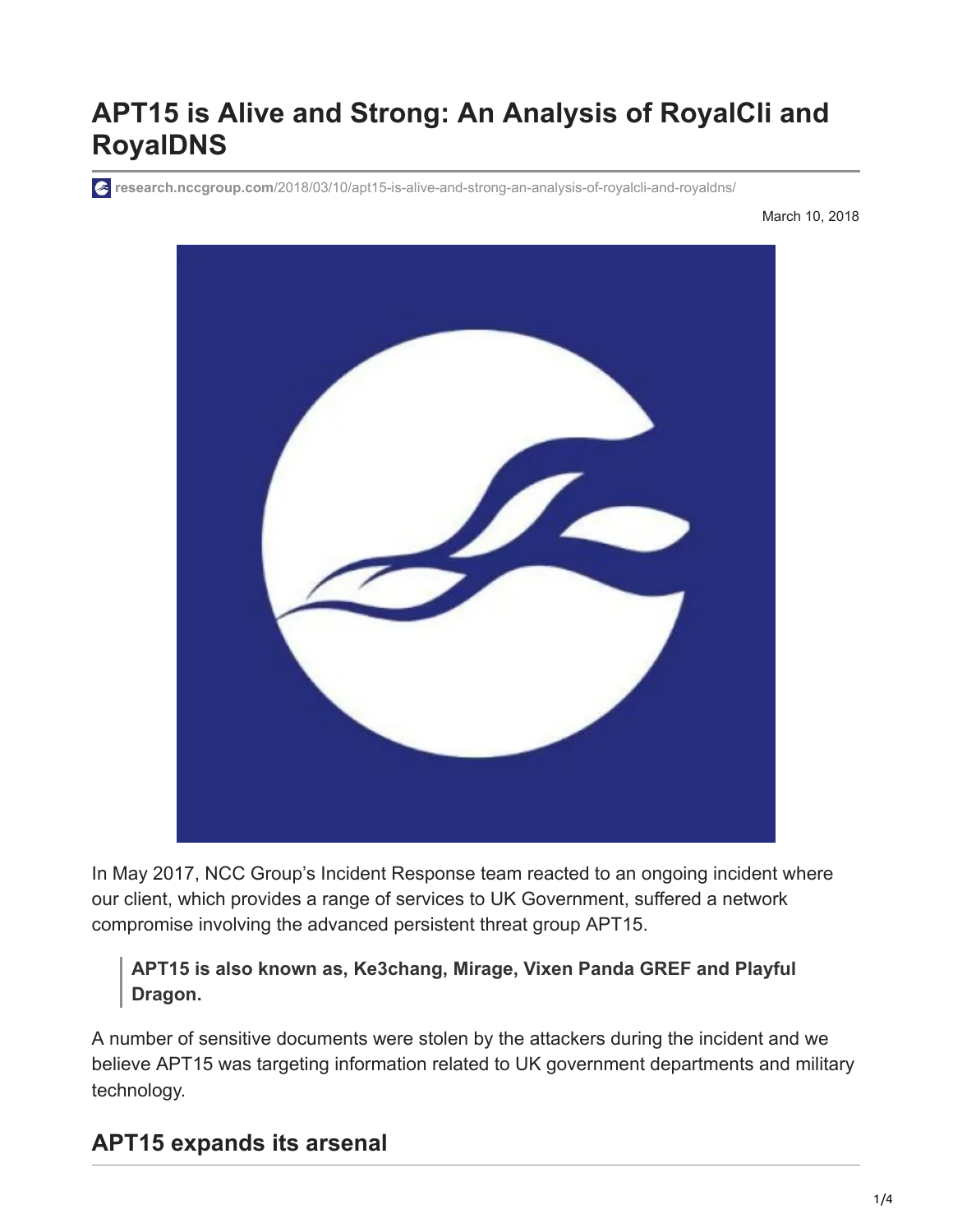During our analysis of the compromise, we identified new backdoors that now appear to be part of APT15's toolset. The backdoor BS2005 – which has traditionally been used by the group – now appears alongside the additional backdoors RoyalCli and RoyalDNS.

The RoyalCli backdoor appears to be an evolution of BS2005 and uses familiar encryption and encoding routines. The name RoyalCli was chosen by us due to a debugging path left in the binary:

c:\users\wizard\documents\visual studio 2010\Projects\RoyalCli\Release\RoyalCli.pdb

RoyalCli and BS2005 both communicate with the attacker's command and control (C2) through Internet Explorer (IE) by using the COM interface IWebBrowser2. Due to the nature of the technique, this results in C2 data being cached to disk by the IE process; we'll get to this later.

Analysis of the domains and IP address infrastructure used by APT15 identified a number of similar possible domains, shown at the bottom of the post. These appeared to be hosted on either Linode or Google Cloud, with a preference for using the ASN AS63949.

All of the backdoors identified – excluding RoyalDNS – required APT15 to create batch scripts in order to install its persistence mechanism. This was achieved through the use of a simple Windows run key. We believe that APT15 could have employed this technique in order to evade behavioural detection, rather than due to a lack of sophistication or development capability.

Additional tools were recovered during the incident, including a network scanning/enumeration tool, the archiving tool WinRAR and a bespoke Microsoft SharePoint enumeration and data dumping tool, known as 'spwebmember'.

spwebmember was written in Microsoft .NET and includes hardcoded values for client project names for data extraction. The tool would connect to the SQL SharePoint database and issue a query to dump all data from the database to a temporary file affixed with 'spdata'. The group also used keyloggers and their own .NET tool to enumerate folders and dump data from Microsoft Exchange mailboxes.

APT15 was also observed using Mimikatz to dump credentials and generate Kerberos golden tickets. This allowed the group to persist in the victim's network in the event of remediation actions being undertaken, such as a password reset.

# **APT15 lives off the land**

Upon ejection from the network, APT15 managed to regain access a couple of weeks later via the corporate VPN solution with a stolen VPN certificate, which they had extracted from a compromised host.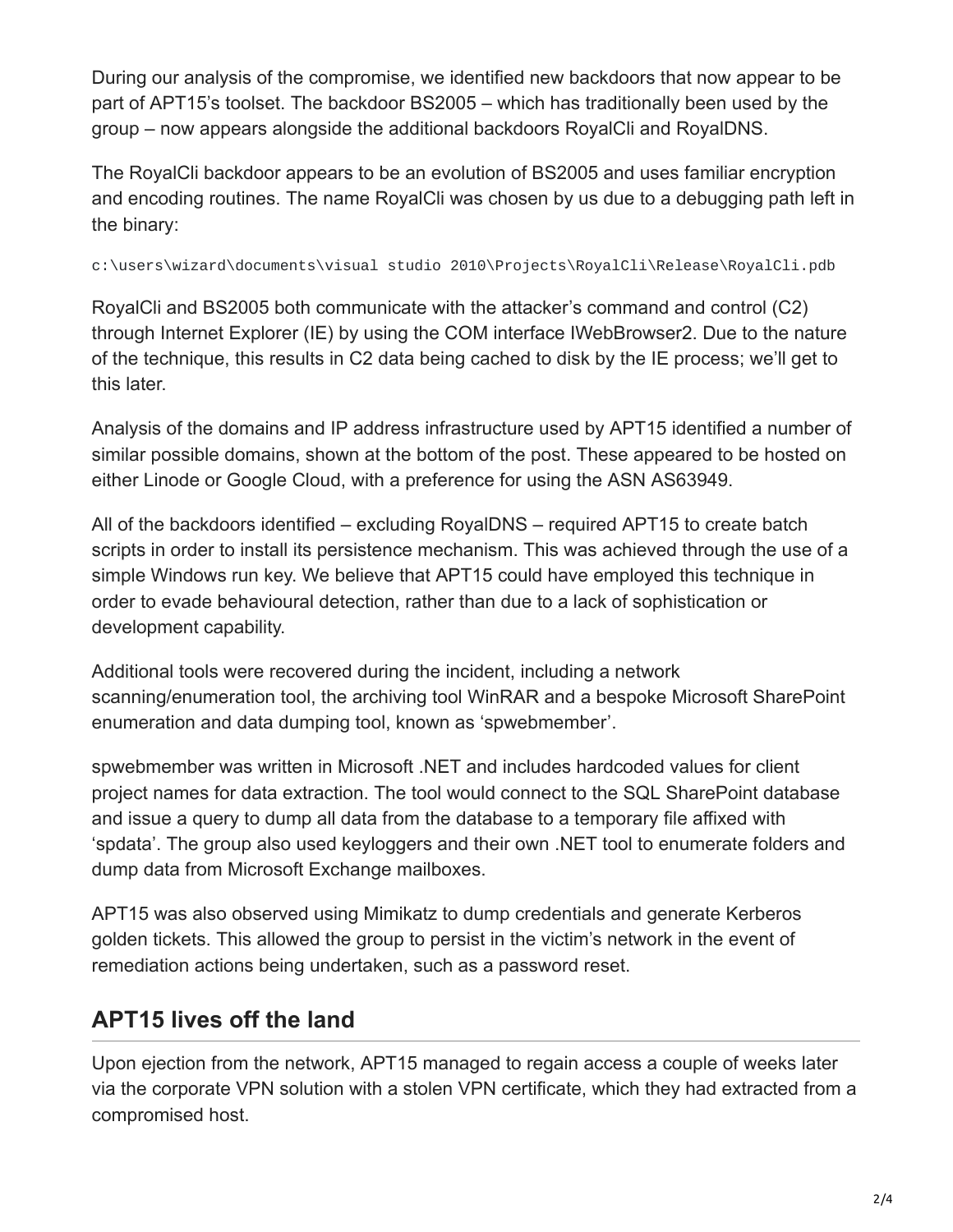This time, APT15 opted for a DNS based backdoor: RoyalDNS. The persistence mechanism used by RoyalDNS was achieved through a service called 'Nwsapagent'.

C2 of this backdoor was performed using the TXT record of the DNS protocol. C2 was communicating with the domain 'andspurs[.]com'.

We mentioned earlier that due to the nature of the IE injection technique used by the HTTPbased backdoors, a number of C2 commands were cached to disk. We were able to recover these files and reverse engineer the encoding routine used by the backdoors in order to uncover the exact commands executed by the attacker.

In total, we were able to recover more than 200 commands executed by the attacker against the compromised hosts and were able to gain a clear insight into the attacker's TTPs. Our decode scripts can be found on our Github page: [https://github.com/nccgroup/Royal\\_APT](https://github.com/nccgroup/Royal_APT)

Analysis of the commands executed by APT15 reaffirmed the group's preference to 'live off the land'. They utilised Windows commands in order to enumerate and conduct reconnaissance activities such as tasklist.exe, ping.exe, netstat.exe, net.exe, systeminfo.exe, ipconfig.exe and bcp.exe.

Lateral movement was conducted through by a combination of net command, mounting the C\$ share of hosts and manually copying files to or from compromised hosts. APT15 then used a tool known as RemoteExec (similar to Microsoft's Psexec) in order to remotely execute batch scripts and binaries.

During our analysis of the decoded attacker commands we noticed a typographical mistake, shown below in the folder name 'systme'. This indicates that a human operative was executing commands on a command line style interface, rather than an automated or GUI process.

| dir "\\\\ | \\C\$\\windows\\temp\\m*.bat"   |
|-----------|---------------------------------|
| dir "\\\\ | \\C\$\\windows\\systme\\m*.exe" |
| dir "\\\  | \\C\$\\windows\\system\\m*.exe  |
|           |                                 |

## **IOCs**

Below are a number of hashes relating to the backdoors identified in use by APT15

Royal DNS: bc937f6e958b339f6925023bc2af375d669084e9551fd3753e501ef26e36b39d> BS2005: 750d9eecd533f89b8aa13aeab173a1cf813b021b6824bc30e60f5db6fa7b950b BS2005: 6ea9cc475d41ca07fa206eb84b10cf2bbd2392366890de5ae67241afa2f4269f RoyalCli: 6df9b712ff56009810c4000a0ad47e41b7a6183b69416251e060b5c80cd05785 MS Exchange Tool: 16b868d1bef6be39f69b4e976595e7bd46b6c0595cf6bc482229dbb9e64f1bce